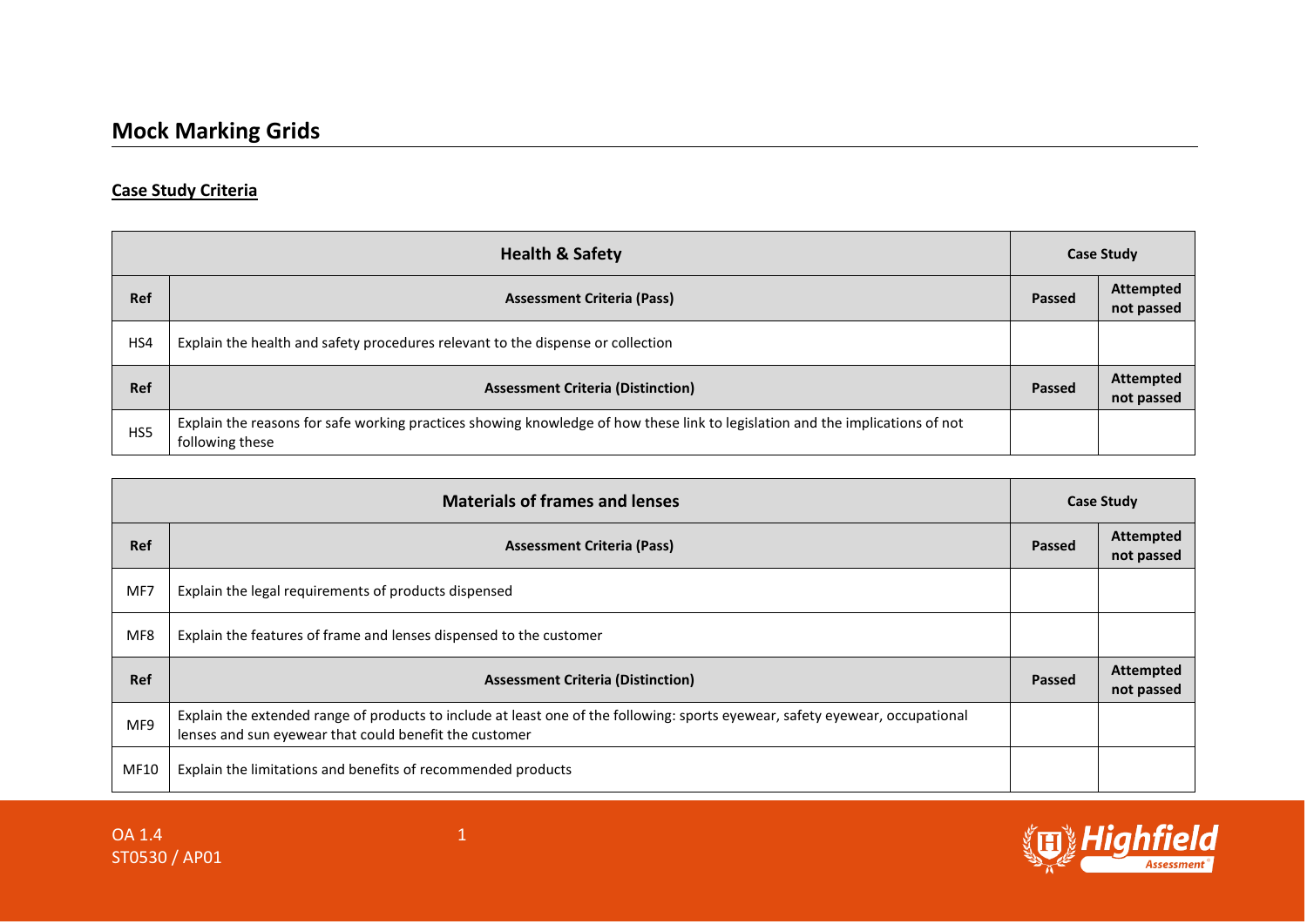| <b>Tools and equipment</b> |                                                                                                                                              | <b>Case Study</b> |                                |
|----------------------------|----------------------------------------------------------------------------------------------------------------------------------------------|-------------------|--------------------------------|
| Ref                        | <b>Assessment Criteria (Pass)</b>                                                                                                            | <b>Passed</b>     | <b>Attempted</b><br>not passed |
| TE8                        | Explain the equipment used to take both frame and lens measurements                                                                          |                   |                                |
| TE9                        | Explain what tools were used during spectacle adjustments                                                                                    |                   |                                |
| <b>Ref</b>                 | <b>Assessment Criteria (Distinction)</b>                                                                                                     | <b>Passed</b>     | <b>Attempted</b><br>not passed |
| <b>TE10</b>                | Explain the importance of using appropriate tools and why they are used                                                                      |                   |                                |
| <b>TE11</b>                | Explain how tools and equipment are used to enhance the customer journey and support the optical assistant and not to replace<br>them        |                   |                                |
| <b>TE12</b>                | Explains all equipment used for taking measurements to include pupil distance, length to bend, vertical heights BVD and<br>pantoscopic angle |                   |                                |
| <b>TE13</b>                | Explains the benefits of using frame adjustment tools                                                                                        |                   |                                |

| <b>Quality and governance</b> |                                                                                                                                                                         | <b>Case Study</b> |                                |
|-------------------------------|-------------------------------------------------------------------------------------------------------------------------------------------------------------------------|-------------------|--------------------------------|
| <b>Ref</b>                    | <b>Assessment Criteria (Pass)</b>                                                                                                                                       | Passed            | <b>Attempted</b><br>not passed |
| QG5                           | Explain procedures for referral to suitable colleagues for support and guidance when required to comply with GOC policies and<br>procedures during spectacle dispensing |                   |                                |

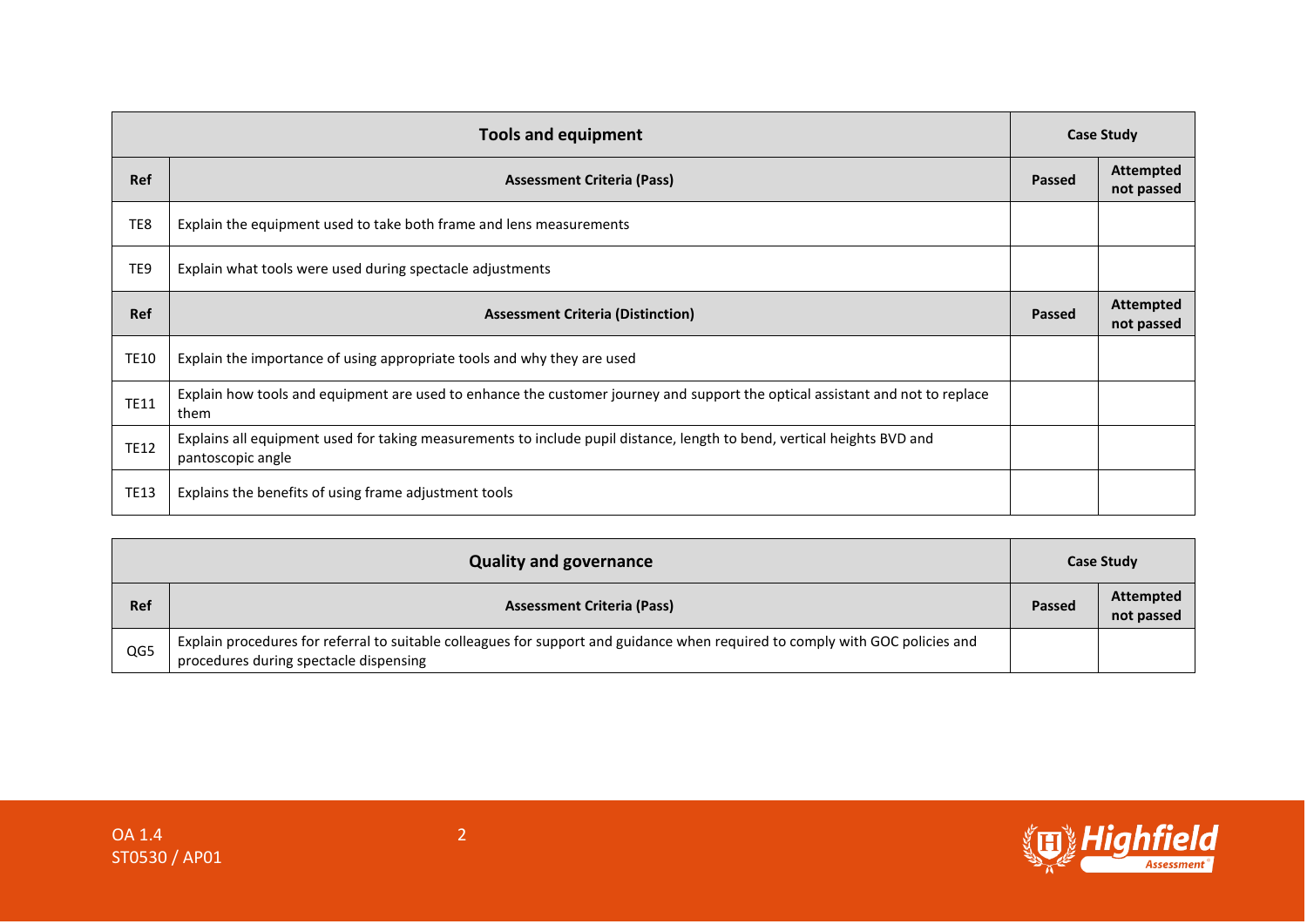| Customer interactions, dispensing, fitting and adjustment of spectacles |                                                                                                                                                | <b>Case Study</b> |                                |
|-------------------------------------------------------------------------|------------------------------------------------------------------------------------------------------------------------------------------------|-------------------|--------------------------------|
| Ref                                                                     | <b>Assessment Criteria (Pass)</b>                                                                                                              | Passed            | <b>Attempted</b><br>not passed |
| CI26                                                                    | Explain the use of questions to identify customer needs                                                                                        |                   |                                |
| CI <sub>27</sub>                                                        | Explain the products offered to your customer and how they met their needs                                                                     |                   |                                |
| <b>CI28</b>                                                             | Explain the offers that were available to your customer based on their needs                                                                   |                   |                                |
| <b>CI29</b>                                                             | Explain how you selected frames based on customer requirements, accurate fit and prescription requirements                                     |                   |                                |
| <b>CI30</b>                                                             | Explain how frame and spectacle lens measurements are taken using available technologies to include heights and pupil distances                |                   |                                |
| CI31                                                                    | Explain the collection process to customers during dispensing                                                                                  |                   |                                |
| <b>CI32</b>                                                             | Explain how you confirm customer's details and collection requirements                                                                         |                   |                                |
| CI33                                                                    | Inform the customer of the collection process and procedures in line with company standards                                                    |                   |                                |
| CI34                                                                    | Explain how near visual acuity is checked during collection                                                                                    |                   |                                |
| <b>CI35</b>                                                             | Explain company after sales services                                                                                                           |                   |                                |
| <b>CI36</b>                                                             | Complete the sales transaction according to company requirements, ensuring all payments and/or paperwork is accurately<br>completed and stored |                   |                                |